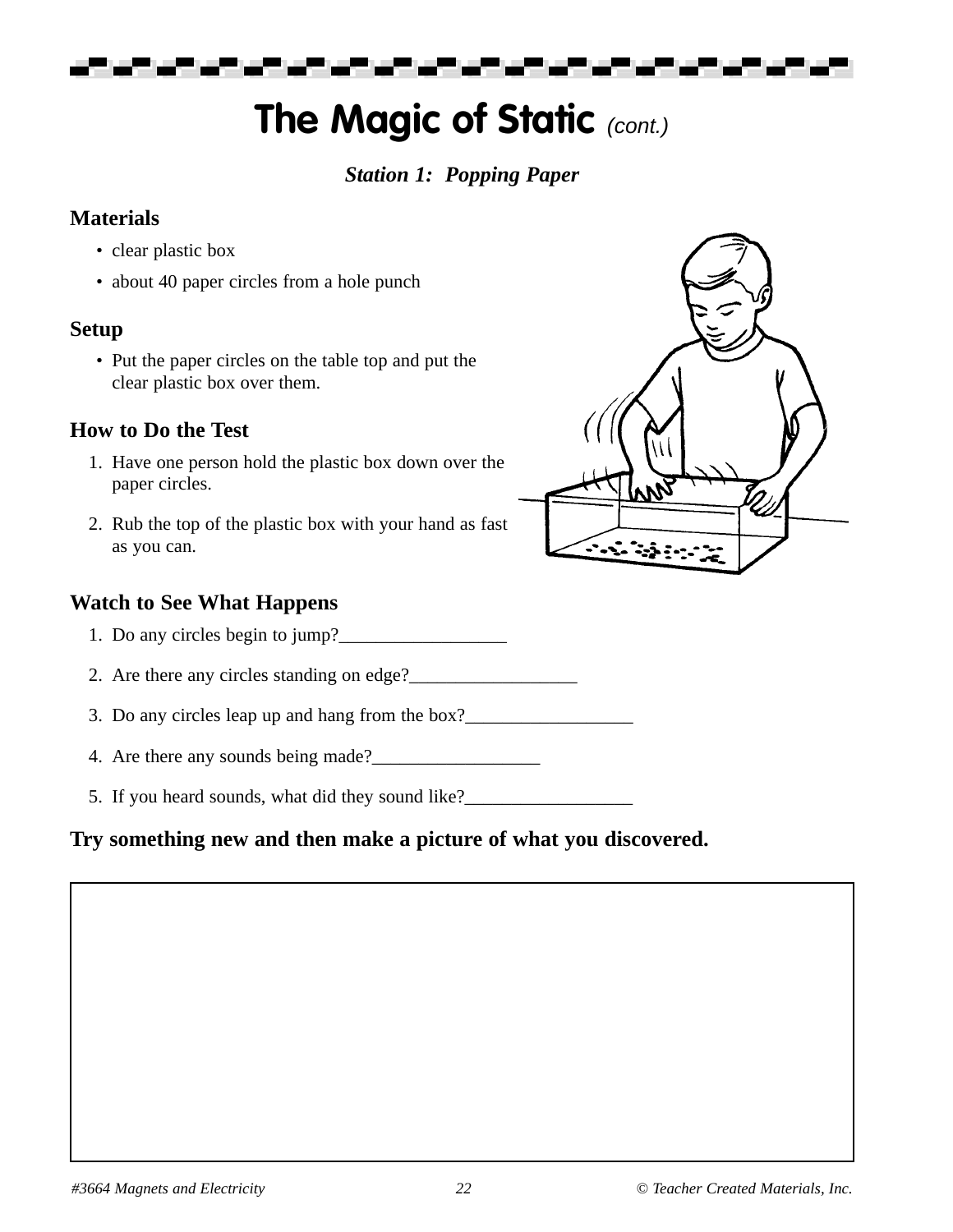# **The Magic of Static (cont.)**

## *Station 2: Jumping Peanuts*

#### **Materials**

- inflated balloon
- handful of Styrofoam packing peanuts
- wool duster or wool cloth

#### **Setup**

• Put a balloon, wool duster or cloth, and Styrofoam packing peanuts on the table.

#### **How to Do the Test**

- 1. Rub the balloon with the wool duster.
- 2. Hold the balloon near the peanuts.

## **Watch to See What Happens**

- 1. Do the peanuts jump on the balloon?\_\_\_\_\_\_\_\_\_\_\_\_\_\_\_\_\_\_\_\_\_\_
- 2. Shake the balloon gently. Do the peanuts stick to it?\_\_\_\_\_\_\_\_\_\_\_\_\_\_\_\_\_\_\_\_\_\_\_\_\_
- 3. What happens if you pull or push the peanuts around on the balloon?

## **Try something new and then make a picture of what you discovered.**

\_\_\_\_\_\_\_\_\_\_\_\_\_\_\_\_\_\_\_\_\_\_\_\_\_\_\_\_\_\_\_\_\_\_\_\_\_\_\_\_\_\_\_\_\_\_\_\_\_\_\_\_\_\_\_\_\_\_\_\_\_\_\_\_\_\_\_\_\_\_\_

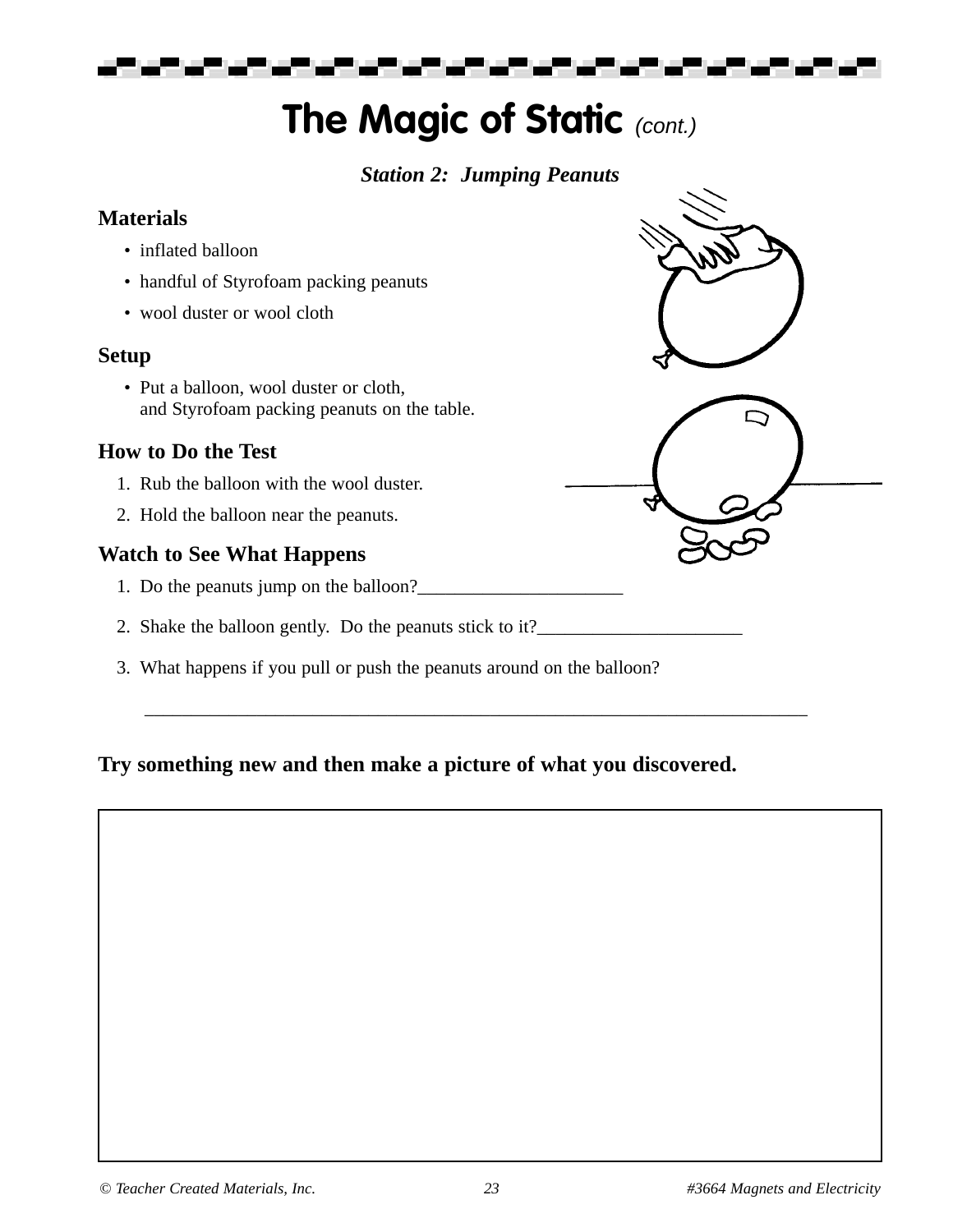---

# **The Magic of Static (cont.)**

#### *Station 3: Weird Water*

## **Materials**

- inflated balloon
- wool duster or wool cloth
- bottle of water
- bucket or basin
- towels

# **Setup**

• Put all the materials on the table.

# **How to Do the Test**

- 1. Rub the balloon with the wool duster.
- 2. Pour the water slowly into the bucket. Hold the balloon near the water.

## **Watch to See What Happens**

- 1. Did the water run straight down from the bottle?
- 2. Do this same test two more times and see what happens. Be sure to refill the bottle and to rub the balloon with the duster each time. Tell what happens each time.

\_\_\_\_\_\_\_\_\_\_\_\_\_\_\_\_\_\_\_\_\_\_\_\_\_\_\_\_\_\_\_\_\_\_\_\_\_\_\_\_\_\_\_\_\_\_\_\_\_\_\_\_\_\_\_\_\_\_\_\_\_\_\_\_\_\_\_\_\_\_\_

# **Try something new and then make a picture of what you discovered.**

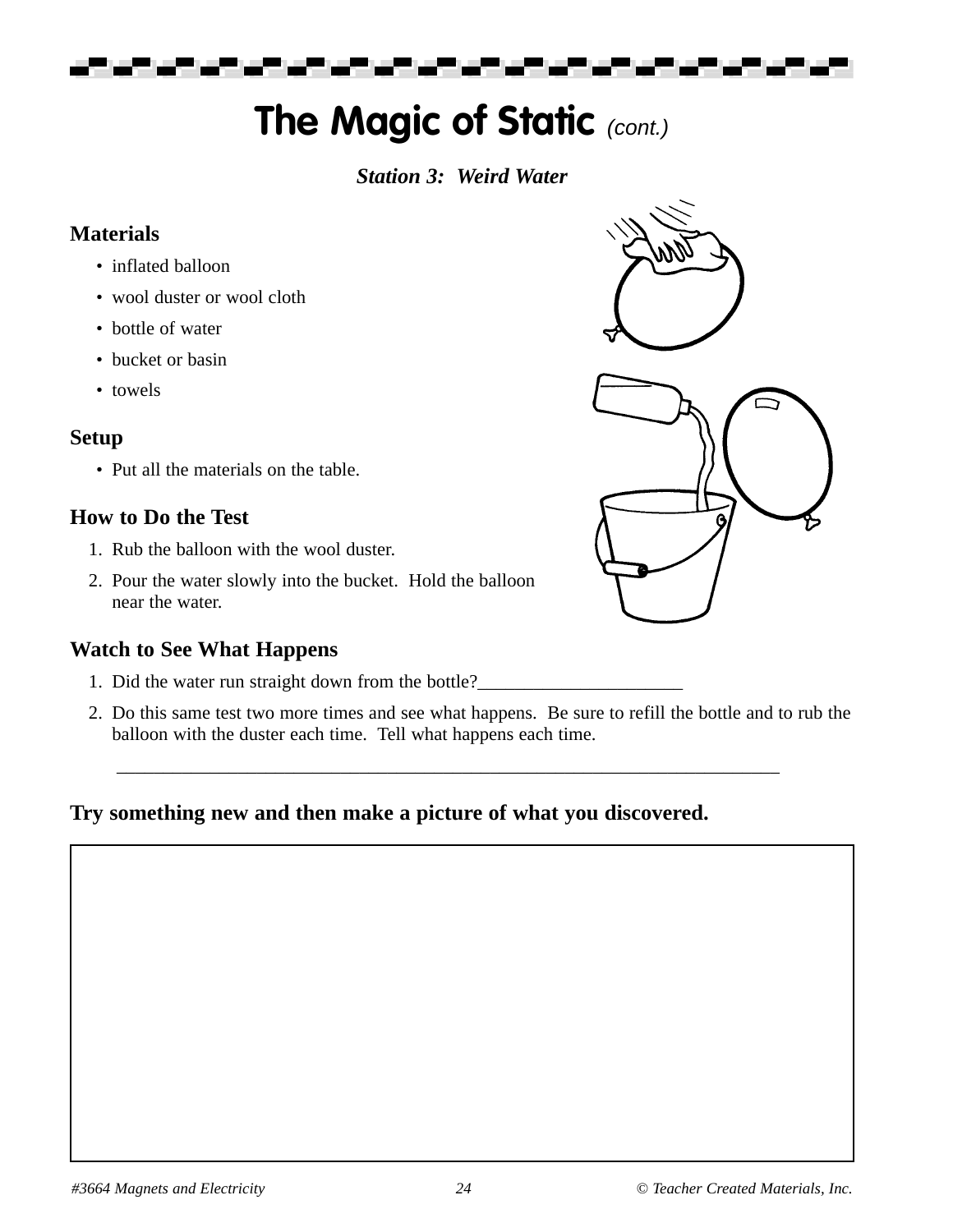a sa san an san san san san san s

# **The Magic of Static (cont.)**

#### *Station 4: Dancing Balloons*

#### **Materials**

- 2 inflated balloons of different colors, each on a string
- wool duster or wool cloth
- 3 feet (90 cm) string
- 2 clamp-on clothespins
- 2 chairs

#### **Setup**

• Place the chairs close together and stretch the string taut between them. Put the clothespins on it two feet (60 cm) apart. Hang the balloons from the clothespins so they are level with each other.

\_\_\_\_\_\_\_\_\_\_\_\_\_\_\_\_\_\_\_\_\_\_\_\_\_\_\_\_\_\_\_\_\_\_\_\_\_\_\_\_\_\_\_\_\_\_\_\_\_\_\_\_\_\_\_\_\_\_\_\_\_\_\_\_\_\_\_\_\_\_\_

\_\_\_\_\_\_\_\_\_\_\_\_\_\_\_\_\_\_\_\_\_\_\_\_\_\_\_\_\_\_\_\_\_\_\_\_\_\_\_\_\_\_\_\_\_\_\_\_\_\_\_\_\_\_\_\_\_\_\_\_\_\_\_\_\_\_\_\_\_\_\_

\_\_\_\_\_\_\_\_\_\_\_\_\_\_\_\_\_\_\_\_\_\_\_\_\_\_\_\_\_\_\_\_\_\_\_\_\_\_\_\_\_\_\_\_\_\_\_\_\_\_\_\_\_\_\_\_\_\_\_\_\_\_\_\_\_\_\_\_\_\_\_

#### **How to Do the Test**

1. Rub one balloon with the wool duster.

#### **Watch to See What Happens**

- 1. What happens after only one balloon was rubbed with the duster?
- 2. What happens if both balloons are rubbed?
- 3. What happens when you put your hand between the balloons?

#### **Try something new and then make a picture of what you discovered.**